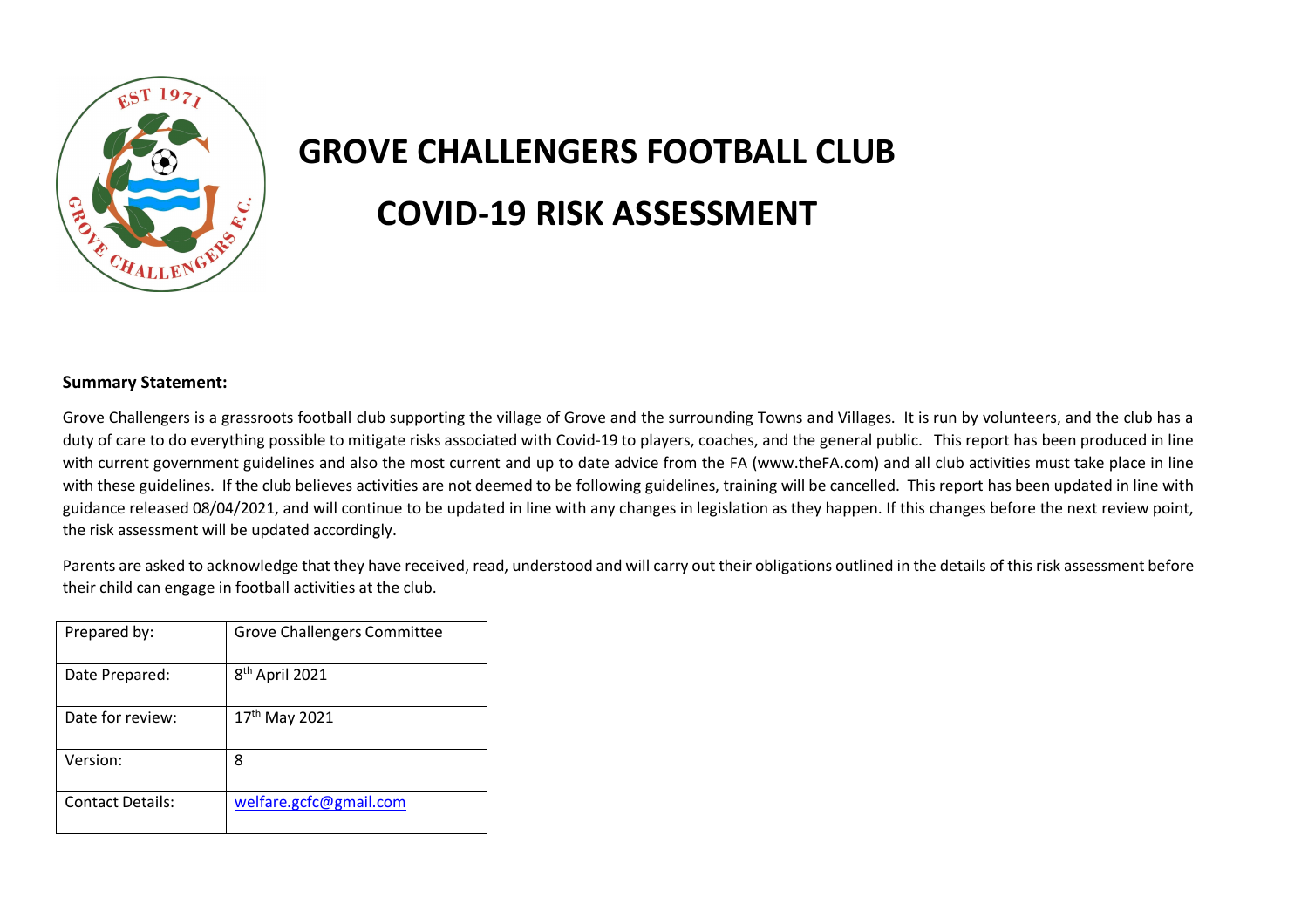| Risk/Hazard:                                                                                                   | Who might<br>be affected:                 | Level of<br><b>Risk:</b> | <b>Controls required</b>                                                                                                                                                                                                                                                                                          | Additional controls/Future controls to<br>be considered and any other<br>information:                                                                                              |
|----------------------------------------------------------------------------------------------------------------|-------------------------------------------|--------------------------|-------------------------------------------------------------------------------------------------------------------------------------------------------------------------------------------------------------------------------------------------------------------------------------------------------------------|------------------------------------------------------------------------------------------------------------------------------------------------------------------------------------|
| Arrival/Pick up of<br>children from<br>training                                                                | Parents,<br>players and<br>general public | Low                      | There is parking available at the rugby club car park. There is<br>adequate space to allow social distancing so no additional traffic<br>management or one-way systems are required at this time.                                                                                                                 | If a problem occurs, parents will be<br>reminded of the rules, and the club may<br>consider further options:                                                                       |
|                                                                                                                |                                           |                          | Parents are asked to respect the club rules, but are responsible<br>for their own social distancing.                                                                                                                                                                                                              | Instigate allocated car parks per team.<br>Stagger training start times if there is<br>congestion (6-7, 6.30-7.30 etc)                                                             |
|                                                                                                                |                                           |                          | Parents/guardians should arrive no earlier than 5 minutes before<br>training starts and leave as soon as practicable following the end<br>of the session.                                                                                                                                                         |                                                                                                                                                                                    |
| Clubhouse<br>Facilities, both use<br>of clubhouse and<br>access to it by way<br>of locks, door<br>handles etc. | Coaches,<br>players,<br>spectators        | Medium                   | Due to the difficulty to ensure cleanliness and safety, the<br>clubhouse must remain locked on standard training and match<br>days. No entrance should be allowed into the compound except<br>for authorised users.                                                                                               |                                                                                                                                                                                    |
|                                                                                                                |                                           |                          | This will mean toilets must remain locked during training and<br>standard match days.                                                                                                                                                                                                                             |                                                                                                                                                                                    |
| Player and coach<br>hygiene                                                                                    | Coaches and<br>Players                    | Medium                   | All players and coaches must wear clean kit, bring their own<br>drinks (no sharing allowed) and own hand sanitiser gel. All must<br>wash hands shortly before attending training (at home - no hand<br>washing facilities available at the clubhouse) and regularly<br>sanitise their hands at training or games. |                                                                                                                                                                                    |
| First Aid/Injuries                                                                                             | Coaches and<br>Players                    | Medium                   | In the event of any serious injury, the need for medical attention<br>supersedes social distancing. All managers have been provided<br>with PPE (mask and gloves) and should be happy to assist.                                                                                                                  | Parents should be encouraged to stay,<br>however this is not obligatory, and is at the<br>managers discretion. If parents are not<br>staying during training, they are required to |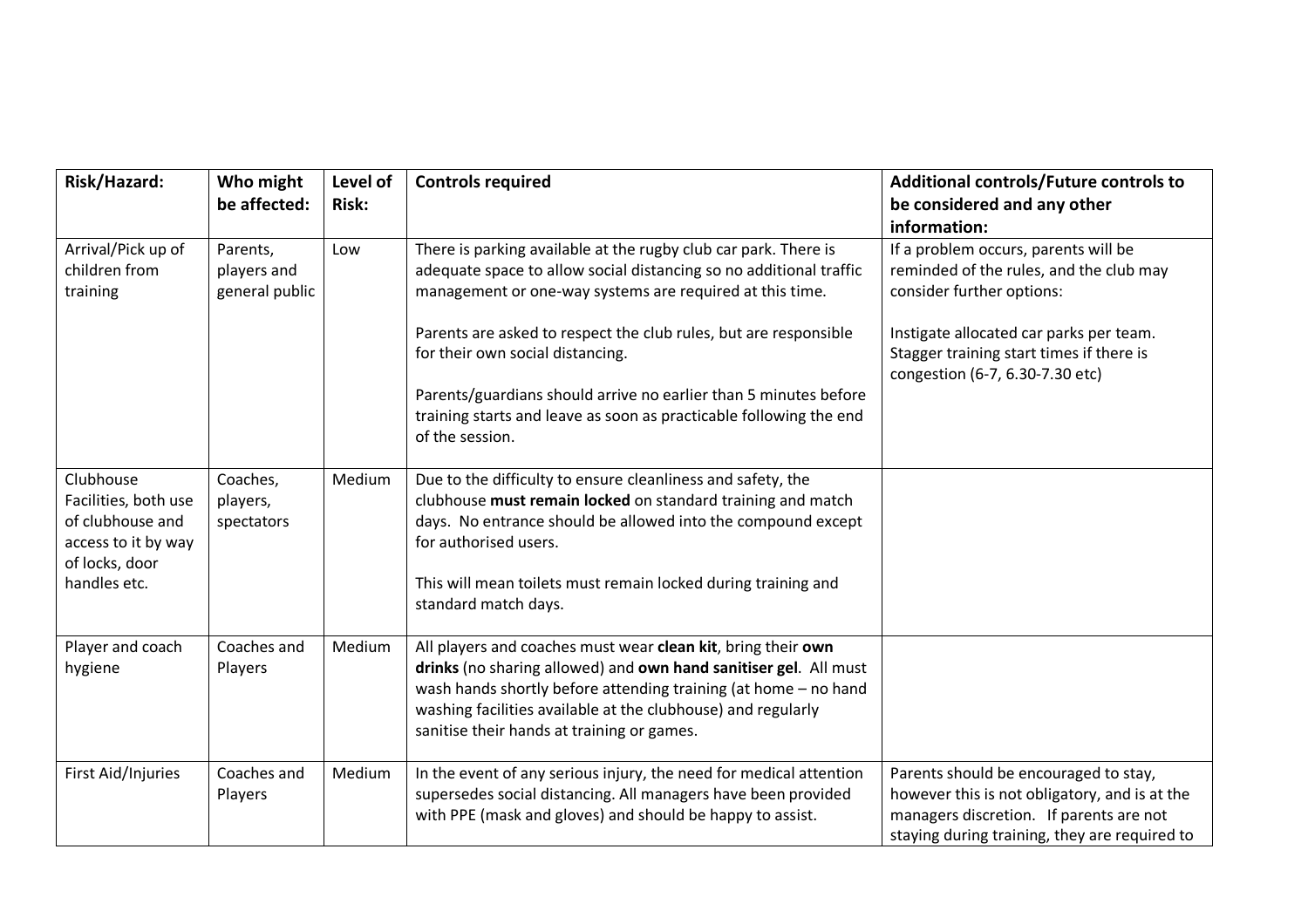| Risk/Hazard:                                           | Who might<br>be affected:                    | Level of<br><b>Risk:</b> | <b>Controls required</b>                                                                                                                                                                                                                                                                                                                                                                                                                                                                        | Additional controls/Future controls to<br>be considered and any other<br>information:                                                                                                                                                                                                                                      |
|--------------------------------------------------------|----------------------------------------------|--------------------------|-------------------------------------------------------------------------------------------------------------------------------------------------------------------------------------------------------------------------------------------------------------------------------------------------------------------------------------------------------------------------------------------------------------------------------------------------------------------------------------------------|----------------------------------------------------------------------------------------------------------------------------------------------------------------------------------------------------------------------------------------------------------------------------------------------------------------------------|
|                                                        |                                              |                          | For minor injuries, a parent or guardian can take responsibility if<br>in attendance, otherwise a designated parent or coach is<br>responsible.<br>Any treatment by managers or coaches will be recorded for Test<br>and Trace purposes.                                                                                                                                                                                                                                                        | nominate another parent or coach to be<br>responsible and must communicate this to<br>the manager in advance.<br>This is purely the coach's decision and may<br>depend on your team's manager.                                                                                                                             |
| Public<br>Walkways/paths<br>and public right of<br>way | Coaches,<br>players and<br>general<br>public | Low                      | All parents should be aware of government guidelines around<br>social distancing and ensure these are respected at all times.<br>The grounds are public areas, so it is important to respect other<br>users. Coaches must consider this when setting training areas up<br>and ensure no walk ways are blocked.                                                                                                                                                                                  |                                                                                                                                                                                                                                                                                                                            |
| Training                                               | Coaches,<br>Players                          | Low                      | Training should take place on the named field(s) and if more than<br>one is training, coaches should ensure adequate distance<br>between the teams.<br>Players should avoid touching the balls with their hands where<br>possible, however if they do, they should use hand sanitiser at<br>the next available opportunity.<br>Players should not arrive more than 5 minutes before training<br>and leave no later than 5 minutes after it concludes.<br>Training can only take place outdoors. | Consider younger teams (where children will<br>frequently forget and touch footballs with<br>their hands) to bring their own footballs to<br>train with. Alternatively, more frequent<br>disinfecting with spray.<br>The club also may consider the use of gloves,<br>at the moment these are at a parent's<br>discretion. |
| <b>Training plans</b>                                  | Coaches                                      | Low                      | Competitive training may take place with up to 30 people at any<br>one time. However, contact between players should be<br>minimised.<br>Social distancing should be observed before and after, and in any<br>breaks in play.                                                                                                                                                                                                                                                                   | Covid-19 specific training plans are widely<br>available online                                                                                                                                                                                                                                                            |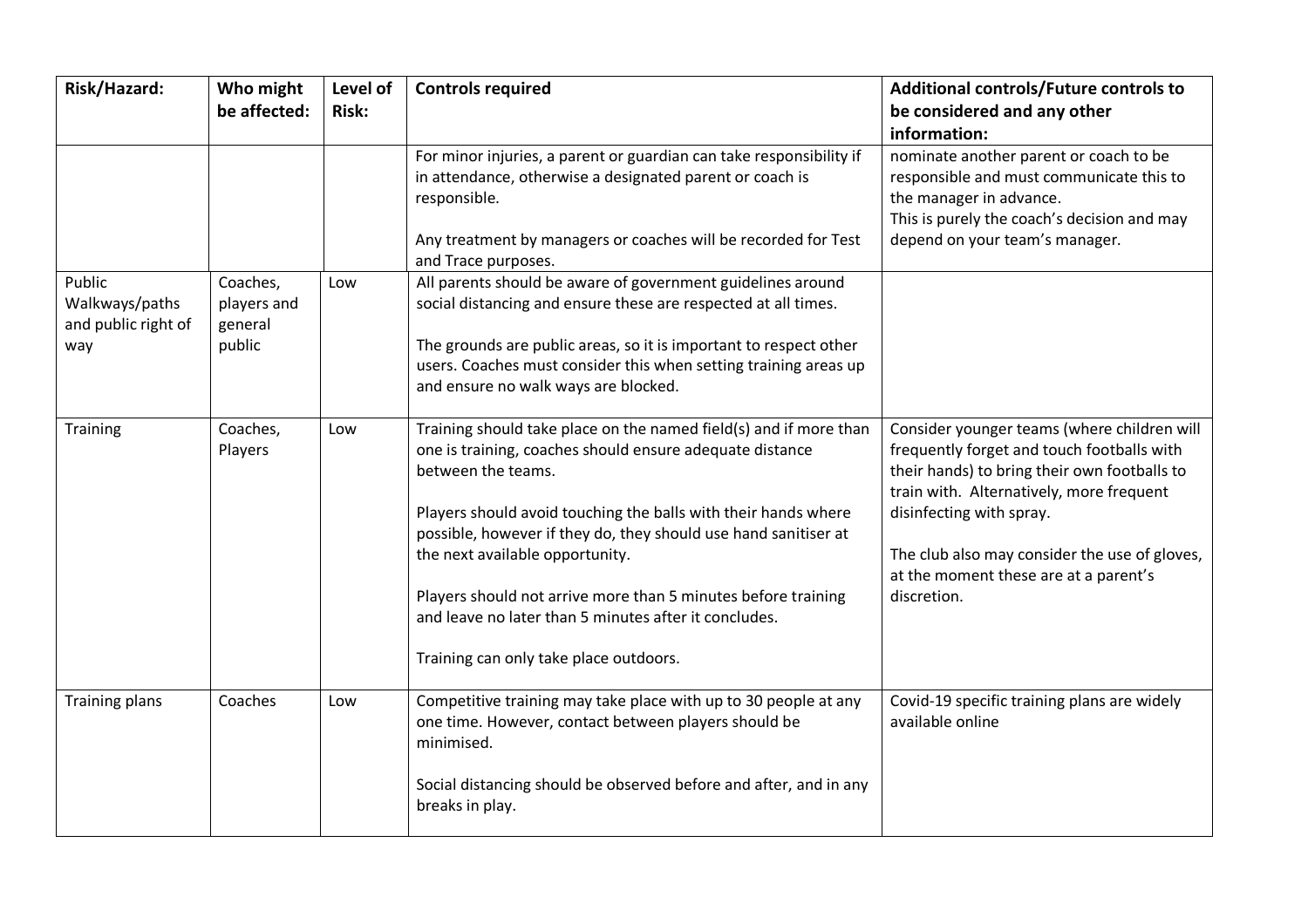| Risk/Hazard:         | Who might<br>be affected: | Level of<br><b>Risk:</b> | <b>Controls required</b>                                                                                                                                                                                                                                                                                                                                                                                                                                                                                                                                                                                                                                                                                                                                                                                                                                                                                                                                       | Additional controls/Future controls to<br>be considered and any other<br>information:                                                                                                                                                                                                                                                                                                                                                       |
|----------------------|---------------------------|--------------------------|----------------------------------------------------------------------------------------------------------------------------------------------------------------------------------------------------------------------------------------------------------------------------------------------------------------------------------------------------------------------------------------------------------------------------------------------------------------------------------------------------------------------------------------------------------------------------------------------------------------------------------------------------------------------------------------------------------------------------------------------------------------------------------------------------------------------------------------------------------------------------------------------------------------------------------------------------------------|---------------------------------------------------------------------------------------------------------------------------------------------------------------------------------------------------------------------------------------------------------------------------------------------------------------------------------------------------------------------------------------------------------------------------------------------|
| Covid-19<br>symptoms | Players,<br>Coaches       | Low                      | Should any player or coach develop any form of symptoms prior<br>to training, under no circumstances should they attend training<br>and they should follow the NHS Test and Trace protocols<br>In the event of anyone developing symptoms during training, that<br>individual should immediately be isolated and taken home by the<br>parent responsible.<br>Before any training session or game, self assessments of Covid-19<br>symptoms must be carried out by parents before attendance and<br>participation in that training session. The self assessment should<br>check for any of the following symptoms of Covid-19:<br>A high temperature (above 37.8°C);<br>A new, continuous cough;<br>A loss of, or change to, their sense of smell or taste.<br>$\bullet$<br>By sending their child to training or games, the parents are<br>confirming that a self assessment has been carried out and their<br>child has none of the symptoms mentioned above. | Please refer to standard government<br>information on symptoms:<br>https://www.nhs.uk/conditions/coronavirus-<br>covid-19/symptoms/                                                                                                                                                                                                                                                                                                         |
| Equipment            | Coaches,<br>players       | Low                      | Equipment can be used but should be disinfected before and<br>after use. Use of goals is allowed, however cleaning should take<br>place before and after any session.<br>Equipment should be taken out and put away only by coaches or<br>managers and not by players except in exceptional<br>circumstances, such as moving larger match day goals, which<br>require larger numbers of people to move safely. Coaches,<br>managers and players should use hand sanitiser after handling<br>any equipment.<br>During training and games equipment handling by players should<br>be kept to a minimum.                                                                                                                                                                                                                                                                                                                                                          | Ensure all cones and other equipment used<br>are disinfected using disinfectant provided<br>by the club.<br>Managers have been provided with PPE<br>(gloves and mask) should there be a<br>requirement to interact with a child at closer<br>than 2 metres.<br>Managers and coaches will maintain a<br>record of cleaning of equipment for review<br>and improvement of practice. A form for<br>recording this will be provided to managers |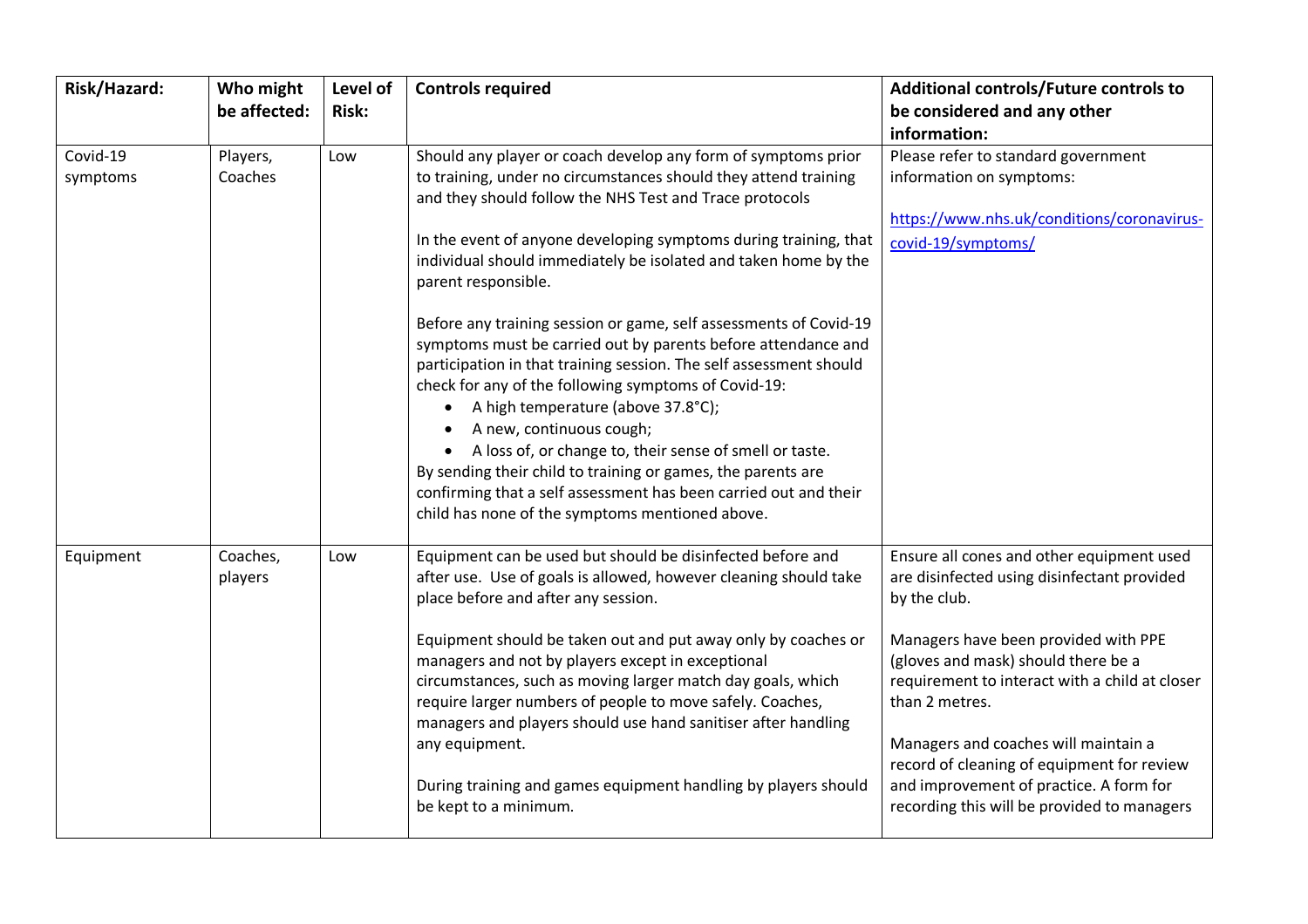| Risk/Hazard:           | Who might<br>be affected:       | Level of<br><b>Risk:</b> | <b>Controls required</b>                                                                                                                                                                                                                                                                                                                                                                                                                                                                                                                                                                                                                                                                                                                                                                                                                        | Additional controls/Future controls to<br>be considered and any other<br>information:                                          |
|------------------------|---------------------------------|--------------------------|-------------------------------------------------------------------------------------------------------------------------------------------------------------------------------------------------------------------------------------------------------------------------------------------------------------------------------------------------------------------------------------------------------------------------------------------------------------------------------------------------------------------------------------------------------------------------------------------------------------------------------------------------------------------------------------------------------------------------------------------------------------------------------------------------------------------------------------------------|--------------------------------------------------------------------------------------------------------------------------------|
|                        |                                 |                          | Bibs should be washed between uses by the user of that bib,<br>wherever possible. If bulk collection of bibs or similar equipment<br>is unavoidable, the manager collecting it should sanitise their<br>hands once the bibs are bagged up.                                                                                                                                                                                                                                                                                                                                                                                                                                                                                                                                                                                                      | alongside the Test and Trace attendance<br>register.                                                                           |
| Training guidance      | Coaches,<br>players             | Low                      | Further guidance to support the information above, can be found<br>here: https://www.thefa.com/news/2021/apr/08/grassroots-<br>football-update-step-two-20210408                                                                                                                                                                                                                                                                                                                                                                                                                                                                                                                                                                                                                                                                                |                                                                                                                                |
| Match days             | Coaches,<br>players,<br>parents | Medium                   | Respect barriers should be as far as feasibly possible to avoid<br>congestion around the pitch (around 3-5 metres).<br>When the ball goes out of play, parents should be encouraged to<br>play the ball back with their feet and not hands, where possible.<br>Parents or guardians attending should be encouraged to social<br>distance on the touchline, where possible, and maintain the Rule<br>of Six or two households.<br>The clubhouse will remain locked and therefore there will be no<br>toilet facilities available.<br>An NHS QR Code for the venue will be available outside the<br>clubhouse and at each pitch side being used for a game, for<br>spectators, coaches and officials to check-in using the NHS Covid-<br>19 app.<br>A safety briefing for both sets of players and officials will be<br>provided before the game. | For attendees without smart phones, an<br>ability to take a manual record of their<br>attendance will be provided, on request. |
| Match day<br>equipment | Coaches and<br>players          | Low                      | All goals should be disinfected prior to and after the game, as<br>should Respect barriers and corner flags.                                                                                                                                                                                                                                                                                                                                                                                                                                                                                                                                                                                                                                                                                                                                    |                                                                                                                                |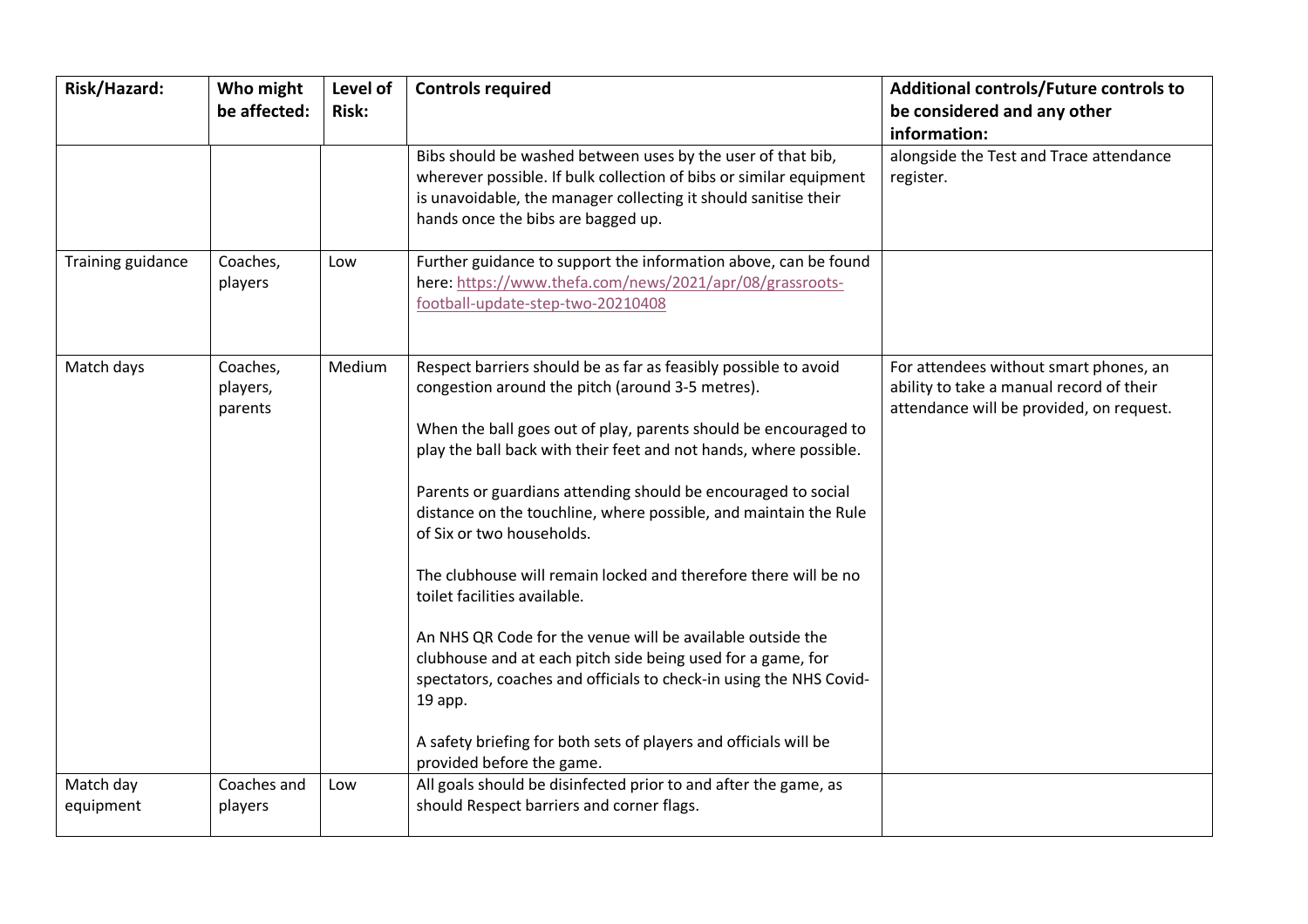| Risk/Hazard:                                                      | Who might<br>be affected:                       | Level of<br><b>Risk:</b> | <b>Controls required</b>                                                                                                                                                                                                                                                                                                                                                                              | Additional controls/Future controls to<br>be considered and any other<br>information: |
|-------------------------------------------------------------------|-------------------------------------------------|--------------------------|-------------------------------------------------------------------------------------------------------------------------------------------------------------------------------------------------------------------------------------------------------------------------------------------------------------------------------------------------------------------------------------------------------|---------------------------------------------------------------------------------------|
|                                                                   |                                                 |                          | Match balls should be disinfected at intervals during the game,<br>where possible.                                                                                                                                                                                                                                                                                                                    |                                                                                       |
| Match day player<br>etiquette                                     | Players and<br>coaches                          | Low                      | Social distance as much as possible in between playing time, and<br>at half time. Players should sanitise their hands before a game<br>and as soon as possible afterwards. Handshaking, team huddles<br>and goal celebrations should be avoided to minimise close<br>contact.                                                                                                                         |                                                                                       |
| Training sessions or<br>matches at other<br>locations             | Coaches                                         | Low                      | Whilst at other venues for either training or matches, coaches<br>must adhere to relevant risk assessments and requests<br>associated with these locations.                                                                                                                                                                                                                                           |                                                                                       |
| Handling of<br>payments                                           | Managers,<br>coaches,<br>parents,<br>officials  | Low                      | Wherever possible, payments should be made in a cashless<br>manner.                                                                                                                                                                                                                                                                                                                                   |                                                                                       |
| Lack of awareness<br>or understanding<br>of behaviour<br>expected | Managers,<br>players,<br>coaches,<br>volunteers | Low                      | FA Code of Behaviour circulated to all players, managers, coaches<br>and volunteers within the club.<br>Risk assessment shared with all stakeholders and published on<br>the club website.                                                                                                                                                                                                            |                                                                                       |
| Travel to and from<br>training and games                          | Players,<br>parents                             | Low                      | Car sharing can take place for those transporting players under<br>the age of 18, but social distancing should happen where<br>possible, wearing face masks during the journey is advised and<br>opening a window slightly to allow circulation of air is advised, as<br>well as checking that no-one has COVID symptoms before<br>travelling, as per clarification received from the Oxfordshire FA. |                                                                                       |

FA Summary guidance:

https://www.thefa.com/news/2021/apr/08/grassroots-football-update-step-two-20210408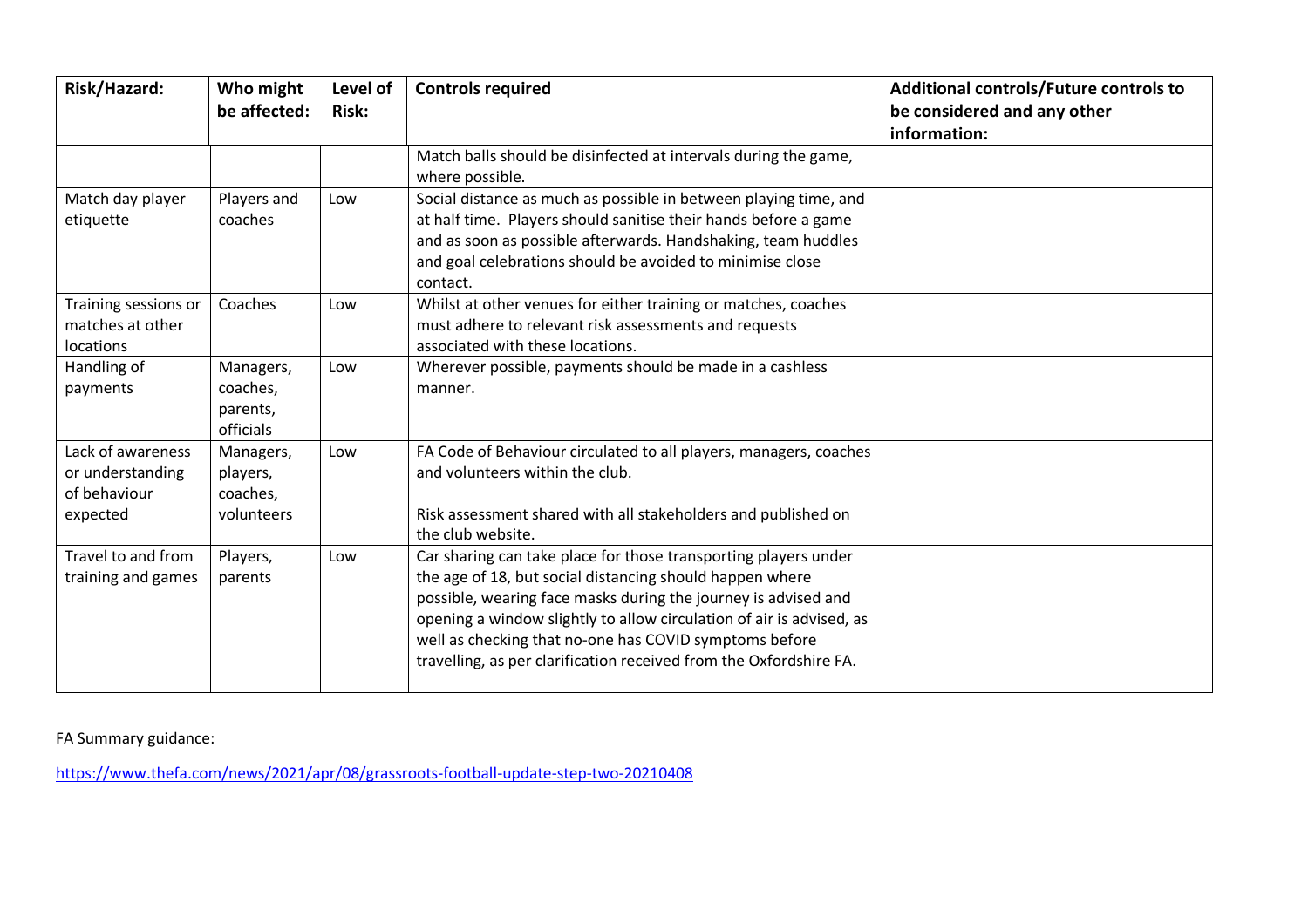**What is the level of risk?** For each hazard, choose determine the Harm and Likelihood. Look for 'the most likely reasonably foreseeable injury' **not** just the worst case.

| H - Harm - Decide How Someone Might be Harmed |                                                                                  |  |
|-----------------------------------------------|----------------------------------------------------------------------------------|--|
| Major                                         | Fatality.                                                                        |  |
| High                                          | Amputations; multiple serious injuries; major fractures; major burns.            |  |
| Moderate                                      | Lacerations; burns; concussion; serious sprains; minor fractures.                |  |
| Slight                                        | Superficial injuries; minor cuts and bruises; eye irritation from dust.          |  |
| L - Likelihood - How Likely is it to Happen?  |                                                                                  |  |
| <b>Very Unlikely</b>                          | The hazard is very rarely experienced and exposure will seldom result in injury. |  |
| Unlikely                                      | The hazard is rarely experienced and exposure will seldom result in injury.      |  |
| Likely                                        | The hazard is persistent but exposure may not always result in injury.           |  |
| Very Likely                                   | The hazard is persistent and exposure will undoubtedly result in injury.         |  |

Now use the matrix below to assess the Risk from the Harm and Likelihood for each hazard (e.g. if Harm was 'Moderate' and Likelihood 'Unlikely' the Risk would be 'Medium').

**R**isk table – to calculate the risk of each hazard use the table below:

| Harm | Major    | <b>High</b>          | <b>High</b> | V High      | V High      |
|------|----------|----------------------|-------------|-------------|-------------|
|      | High     | <b>Med</b>           | Med         | <b>High</b> | V High      |
|      | Moderate | Low                  | Med         | <b>Med</b>  | Med         |
|      | Slight   | Low                  | Low         | Low         | Low         |
|      |          | <b>Very Unlikely</b> | Unlikely    | Likely      | Very Likely |
|      |          | Likelihood           |             |             |             |